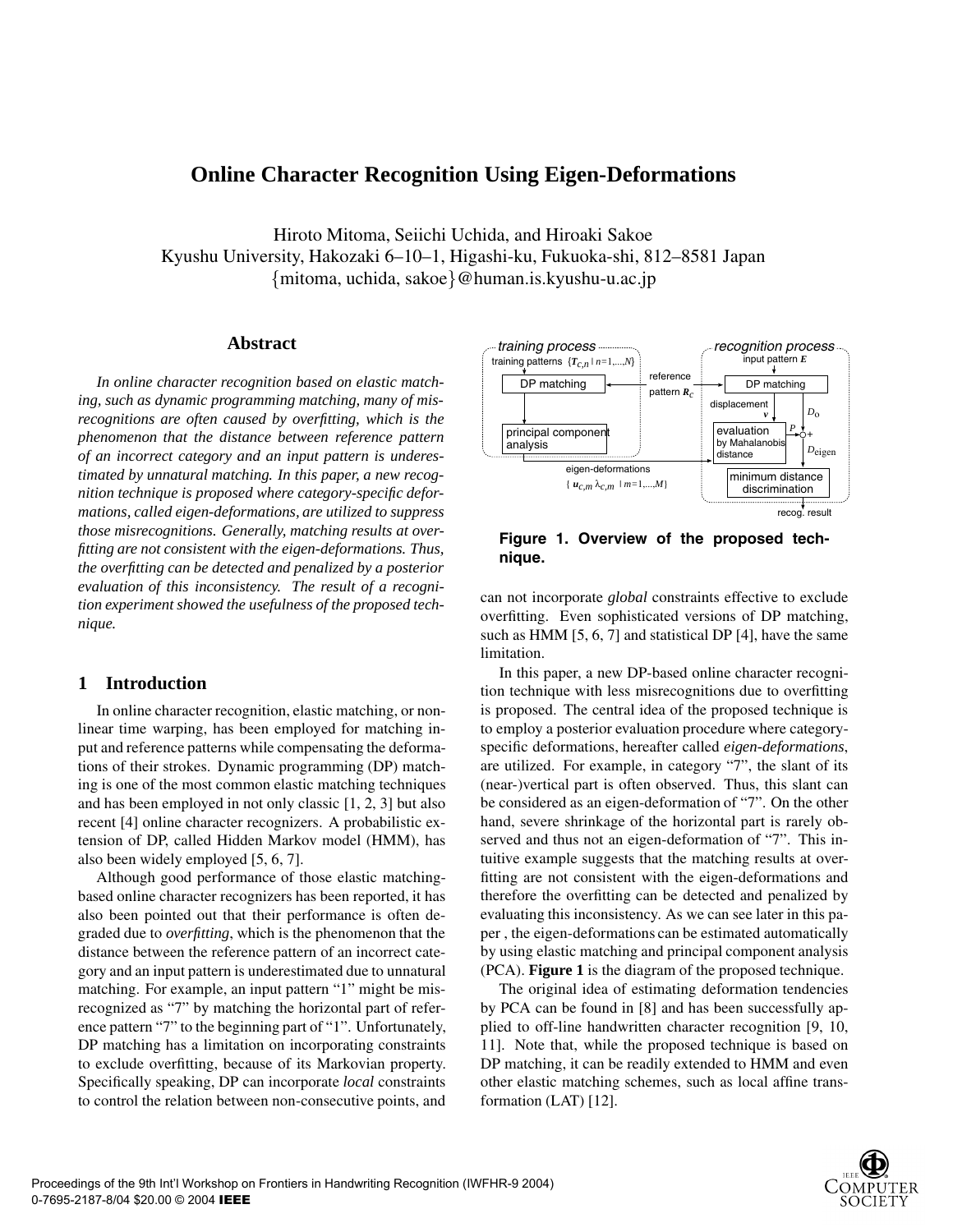## **2 Estimation of Eigen-Deformations**

In this section, the procedure for estimating eigendeformations is provided. This procedure is divided into two steps: (i) the automatic collection of actual deformations by DP matching, and (ii) the analysis of the deformations by PCA. The following is the detail of the procedure.

# **2.1 Collection of actual deformations using DP matching**

Let  $R_c = r_1, r_2, \ldots, r_i, \ldots, r_I$  denote the reference pattern of category c and  $T_{c,n} = t_1, t_2, \ldots, t_j, \ldots, t_J$  denote the *n*th training pattern of category  $c$ , where  $n =$  $1, \ldots, N_c$  and  $c = 1, \ldots, C$ . Although  $r_i$ ,  $t_j$ ,  $I$ , and  $J$ should be denoted like  $r_{c,i}$ ,  $t_{c,n,j}$ ,  $I_c$ , and  $J_{c,n}$ , simpler notations are used whenever there is no confusion. The feature vectors  $r_i$  and  $t_j$  are composed of x-coordinate, ycoordinate, and local direction, and thus can be denoted as  $\boldsymbol{r}_i = (x_i^r, y_i^r, d_i^r)^T$  and  $\boldsymbol{t}_j = (x_j^t, y_j^t, d_j^t)^T$ .

The problem of the elastic matching between two patterns *R<sup>c</sup>* and *Tc,n* is defined as the following constrained optimization problem.

[Objective function]

$$
\frac{1}{I}\sum_{i=1}^I \big\|\bm{r}_i-\bm{t}_{j(i)}\big\| \to \text{ minimize}
$$

[Control variables]

$$
j(1),\ldots,j(i),\ldots,j(I)
$$

[Constraint]

$$
\begin{cases} j(i) - j(i-1) \in \{0,1,2\} \\ j(1) = 1 \\ j(I) = J \end{cases}
$$

where  $\|x\|$  is the Euclidean norm of vector x. This problem can be solved effectively by a DP algorithm (whose detail is omitted here).

Let  $D_0(\mathbf{R}_c, \mathbf{T}_{c,n})$  denote the minimum value of the objective function, i.e.,

$$
D_0(\boldsymbol{R}_c, \boldsymbol{T}_{c,n}) = \min_{j(1),\ldots,j(i),\ldots,j(I)} \frac{1}{I} \sum_{i=1}^I \left\| \boldsymbol{r}_i - \boldsymbol{t}_{j(i)} \right\|.
$$
\n(1)

This value  $D_0$  is a deformation-invariant distance between *R<sup>c</sup>* and *T c,n*, and thus has been employed as a discriminant function robust to deformations. The recognizer based on  $D_0$ , however, suffers from overfitting as shown in Section 4 and 5.

Using  $j(1), \ldots, j(I)$ , which show the optimal matching between two patterns  $\mathbf{R}_c$  and  $\mathbf{T}_{c,n}$ , the 2*I*-dimensional dis-



**Figure 2. Example of misrecognitions due to overfitting. The parenthesized value of** c **is** the reference pattern number c of Fig 3.

placement vector  $\frac{1}{1}$  can be obtained as

$$
\boldsymbol{v}_{c,n} = ((x_1^r - x_{j(1)}^t, y_1^r - y_{j(1)}^t), \dots, (x_i^r - x_{j(i)}^t, y_i^r - y_{j(i)}^t), \dots, (x_I^r - x_{j(I)}^t, y_I^r - y_{j(I)}^t))^T.
$$
 (2)

This displacement vector represents the deformation of *Tc,n* from the standard shape Rvec*c*. Thus, by matching the reference pattern  $\boldsymbol{R}_c$  to all training patterns,  $N_c$  actual deformations of category  $c$ ,  $\{v_{c,n}|n = 1, \ldots, N_c\}$ , are automatically collected.

#### **2.2 Estimation of eigen-deformations**

The eigen-deformations of category  $c$  are frequent deformations of the category, and thus defined as the principal axes of distribution of the displacement vectors  ${v_{c,n}}$ in M-dimensional space, where  $M = 2I$ . Namely, the eigen-deformations are estimated by applying PCA to  $N_c$  displacement vectors  $\{v_{c,n}\}$ . Specifically, the eigendeformations are derived as the eigenvectors  $\{u_{c,m}|m =$  $1, \ldots, M$  of the covariance matrix:

$$
\Sigma_c = \frac{1}{N_c} \sum_{n=1}^{N_c} (\boldsymbol{v}_{c,n} - \overline{\boldsymbol{v}}_c) (\boldsymbol{v}_{c,n} - \overline{\boldsymbol{v}}_c)^T, \qquad (3)
$$

where  $\overline{v}_c$  is the mean vector of  $\{v_{c,n}\}\$ , i.e.,

$$
\overline{\boldsymbol{v}}_c = \frac{1}{N_c} \sum_{n=1}^{N_c} \boldsymbol{v}_{c,n}.
$$
 (4)

The contribution, or the frequency, of the eigen-deformation  $u_{c,m}$  can be measured by its corresponding eigenvalue  $\lambda_{c,m}$ , where  $\lambda_{c,m} \geq \lambda_{c,m+1}$ . Thus,  $u_{c,1}$  represents the most frequent eigen-deformation of category c.

<sup>&</sup>lt;sup>1</sup>Since all training patterns are aligned to the same reference pattern  $\mathbf{R}_c$ , the dimension of their displacement vectors is always equal to  $2I_c$ , regardless of their length *Jc,n*.

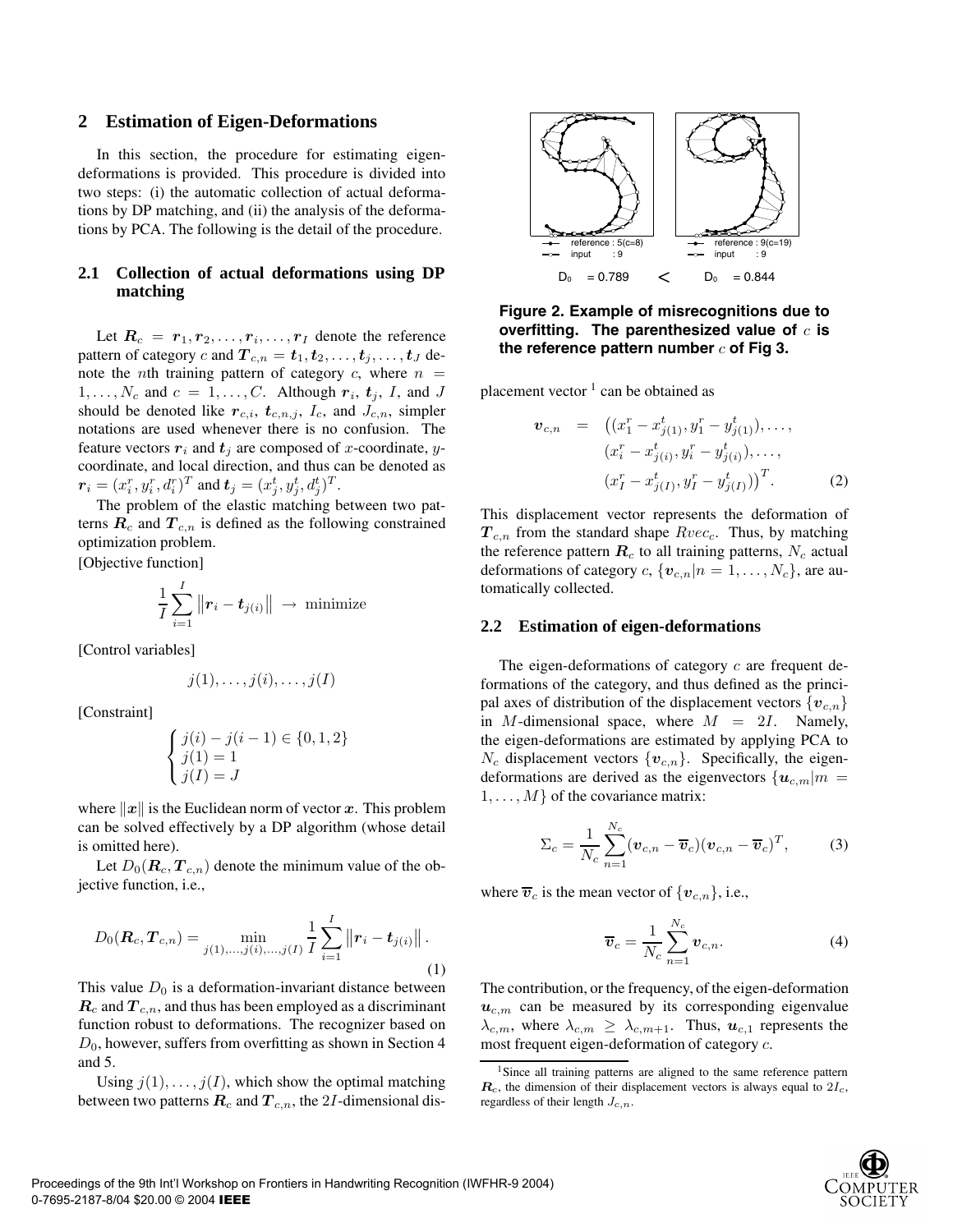

**Figure 3. Reference patterns. Multiple reference patterns were prepared for several categories with stroke-order and/or heavy shape variations (e.g.,"8"). The parenthesized number represents** N*c***.**

#### **3 Recognition Using Eigen-Deformations**

Online character recognition within the framework of the conventional DP matching suffers from misrecognitions due to overfitting. An example of such misrecognitions is shown in **Fig 2**, where the input pattern "9" is misrecognized as "5" by  $D_0$  underestimated by the unnatural matching, i.e., the overfitting, between "9" and "5". Such overfitting is caused by the regardlessness of category-dependent deformation tendencies during DP matching. In fact, the unnatural matching of this example is not consistent with the deformation tendencies of category "5".

In this section, a new DP matching-based online character recognition technique is described, where the eigendeformations are newly employed to suppress the misrecognitions due to overfitting. The proposed recognition technique is composed of the following four steps.

- 1. Perform the conventional DP matching between *R<sup>c</sup>* and an unknown input pattern *E* to obtain  $D_0(\mathbf{R}_c, \mathbf{E})$ and optimal matching  $j(1), \ldots, j(I)$ .
- 2. Derive the displacement vector *v* from  $j(1), \ldots, J(I)$  $(cf.(2))$ .
- 3. Calculate  $P_c(\mathbf{v})$ , which evaluates the inconsistency between *v* and the eigen-deformations of category c.
- 4. Perform the discrimination according to a new distance

$$
D_{\text{eigen}}(\boldsymbol{R}_c, \boldsymbol{E}) = (1 - \alpha)D_0(\boldsymbol{R}_c, \boldsymbol{E}) + \alpha P_c(\boldsymbol{v}) \tag{5}
$$

where  $\alpha$  is a constant( $0 \leq \alpha \leq 1$ ).

The posterior evaluation term  $P_c(v)$  is defined as

$$
P(\boldsymbol{R}_c, \boldsymbol{E}) = \frac{1}{I} \sqrt{p(\boldsymbol{R}_c, \boldsymbol{E})},
$$
\n(6)

where  $p(\mathbf{R}_c, \mathbf{E})$  is the quadratic Mahalanobis distance between  $\overline{v}_c$  and  $v$ , i.e.,

$$
p(\boldsymbol{R}_c, \boldsymbol{E}) = (\boldsymbol{v} - \overline{\boldsymbol{v}}_c)^T \Sigma_c^{-1} (\boldsymbol{v} - \overline{\boldsymbol{v}}_c)
$$
  
= 
$$
\sum_{m=1}^M \frac{1}{\lambda_{c,m}} ((\boldsymbol{v} - \overline{\boldsymbol{v}}_c)^T \boldsymbol{u}_{c,m})^2.
$$
 (7)

In the case of overfitting, the displacement vector  $v$  will not be consisted with the eigen-deformations of category c and thus  $P_c(\mathbf{v})$  becomes large. This means that  $D_{\text{eigen}}(\mathbf{R}_c, \mathbf{E})$ also becomes large and the input *E* will not be discriminated into category c. Consequently the misrecognition due to overfitting can be suppressed.

It is well known that the estimation errors of higherorder eigenvalues are amplified in (7). Thus, in practice, the quasi-Mahalanobis distance [13] is employed, where the higher-order eigenvalues  $\lambda_{c,m}$  ( $m = M' + 1, \ldots, M$ ) are replaced by  $\lambda_{c,M'+1}$ , i.e.,

$$
p(\boldsymbol{R}_c, \boldsymbol{E})
$$
  
\n
$$
\sim \sum_{m=1}^{M'} \frac{1}{\lambda_{c,m}} ((\boldsymbol{v} - \overline{\boldsymbol{v}}_c)^T \boldsymbol{u}_{c,m})^2
$$
  
\n
$$
+ \sum_{m=M'+1}^{M} \frac{1}{\lambda_{c,M'+1}} ((\boldsymbol{v} - \overline{\boldsymbol{v}}_c)^T \boldsymbol{u}_{c,m})^2
$$
  
\n
$$
= \frac{1}{\lambda_{c,M'+1}} ||\boldsymbol{v} - \overline{\boldsymbol{v}}_c||^2
$$
  
\n
$$
+ \sum_{m=1}^{M'} \left(\frac{1}{\lambda_{c,m}} - \frac{1}{\lambda_{c,M'}}\right) ((\boldsymbol{v} - \overline{\boldsymbol{v}}_c)^T \boldsymbol{u}_{c,m})^2. (8)
$$

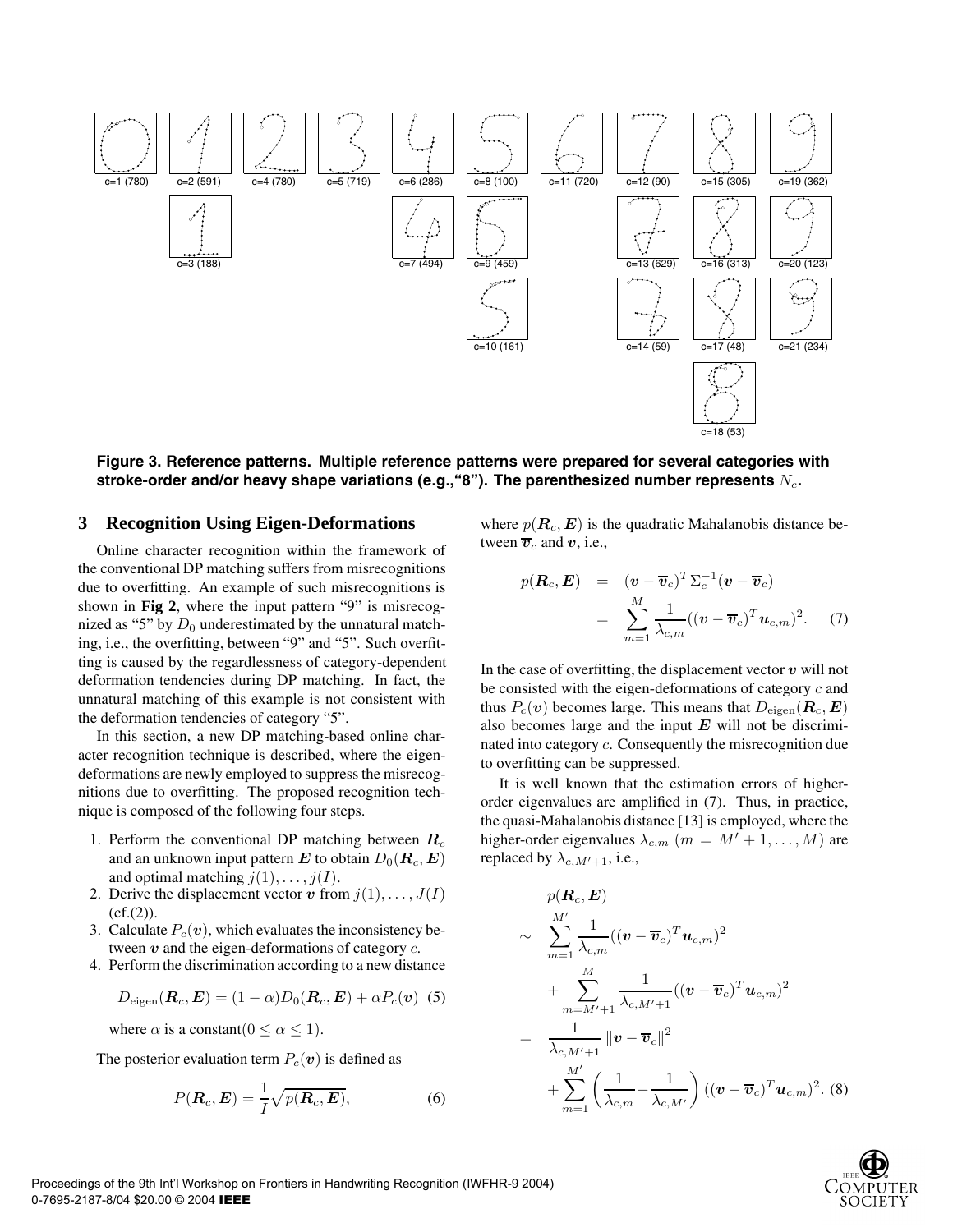

**Figure 4. Reference pattern deformed by the first three eigen-deformations.**

While various methods for determining the parameter  $M'$  can be considered, the smallest  $M'$  which satisfy  $\sum_{m=1}^{M'} \lambda_{c,m} / \sum_{m=1}^{M} \lambda_{c,m} \ge 0.9$  was used in the recognition experiment of the next section.

# **4 Experimental Results**

# **4.1 Dataset**

About 10,000 isolated online digit samples from the UNIPEN format database called Ethem Alpaydin Digit[14] were used in our experiment. This database consists of 7,494 training samples (i.e., about 750 samples per cate-

gory) and 3,498 test samples (i.e. 350 samples per category). The training samples were used as *Tc,n* for estimating eigen-deformations and the test samples were used as unknown input patterns *E*.Note that 30 writers of the training samples are independent of 14 writers of the test samples.

All samples were preprocessed as follows. First, each pen-up part was connected by a line segment in order to eliminate stroke-number variations. Thus, all character patterns subjected to the experiment were one-stroke characters. Then, their size was normalized to  $128 \times 128$ , keeping aspect ratio. Finally, resampling was performed so that the distance between consecutive points became constant.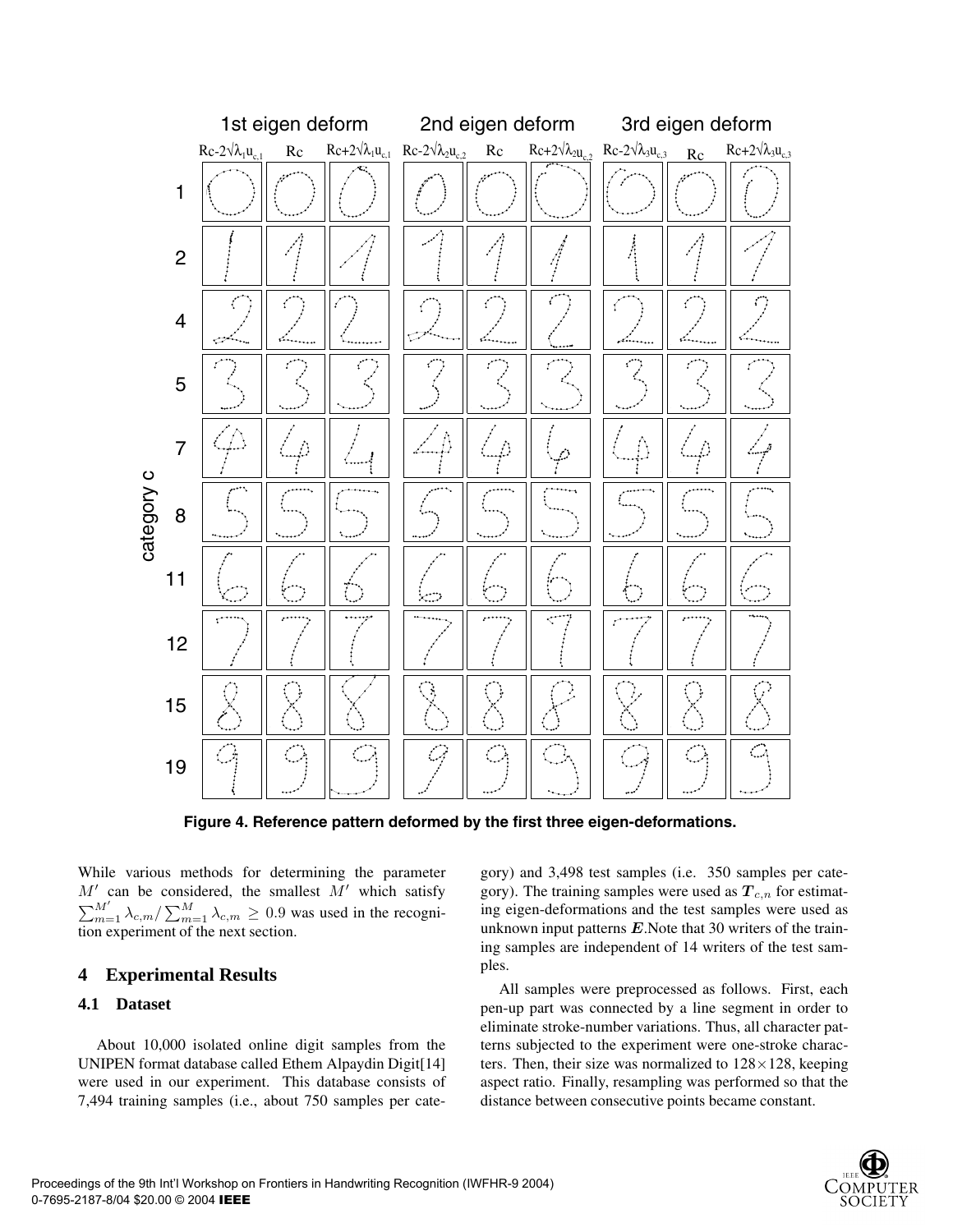| $\sim$ ng $\sim$ |                                   |            |                      | $\sim$ $\sim$ $\sim$ |
|------------------|-----------------------------------|------------|----------------------|----------------------|
|                  | input $\rightarrow$               | #misrecog. |                      | #diff                |
| (a)              | result                            |            | $D_{\rm eigen}$      |                      |
|                  | $\overline{``9"}\rightarrow ``5"$ | 10         |                      | 9                    |
|                  | "0" $\rightarrow$ "8"             | 16         | 9                    |                      |
|                  | "1" $\rightarrow$ "7"             | 6          | 0                    |                      |
|                  | "2" $\rightarrow$ "7"             | 6          |                      | 5                    |
|                  | $"3" \rightarrow "7"$             | 9          | 6                    |                      |
| (b)              | input $\rightarrow$               | #misrecog. |                      | #diff                |
|                  | result                            | $D_0$      | $\nu_{\text{eigen}}$ |                      |
|                  | $\overline{``7"}\rightarrow ``9"$ | 8          | 12                   |                      |
|                  | "5" $\rightarrow$ "9"             | 5          | 8                    |                      |

**Table 1. Major misrecognitions decreased by** Deigen **(a), and increased by** <sup>D</sup>eigen **(b).**



#### **4.2 Reference patterns**

After observing all training patterns, reference patterns *R<sup>c</sup>* were designed manually. For categories with strokeorder and/or heavy shape variations (i.e., "1", "4", "5", "7", "8", and "9"), multiple reference patterns were prepared. The reference patterns were also normalized and resampled one-stroke characters like input patterns. **Figure 3** shows all 21 reference patterns. As indicated by the fourth reference pattern of digit "8", the training patterns include many unusual patterns.

Note that there are some "gaps" between the test samples and the training samples because of their writerindependence. For example, although the training samples include 48 samples similar to the third reference pattern of "8" ( which is written in inverse direction), the test samples include no such sample. In addition, the test samples include only one sample similar to the fourth reference pattern of "8". As shown in 4.4, the performance of the proposed technique was degraded due to these gaps.



**Figure 6. Samples correctly recognized by the proposed technique.**

#### **4.3 Estimated eigen-deformations**

For the digit with one reference pattern (i.e., "0", "2", "3", and "6") the estimation of the eigen-deformations were performed according to the procedure of Section 2. Namely, DP matching was firstly performed between the reference pattern  $R_c$  and every training pattern  $T_{c,n}$  for collecting  $N_c$  displacement vectors  $\{v_{c,n}|n=1,\ldots,N_c\}$  of category c. The collected vectors were then subjected to PCA and the eigen-deformations  $\{u_{c,m}\}\$  and corresponding eigenvalues  $\{\lambda_{c,m}\}$  were obtained. On the other hand, the digit with  $K(> 1)$  reference patterns (i.e., "1", "4", "5", "7", "8", and "9"), its training patterns were firstly decomposed into  $K$  subsets by the minimum-distance discrimination according to the DP matching distance between each training pattern and those  $K$  reference patterns. Then, for each of K reference patterns, eigen-deformations were estimated using the training patterns belonging to the corresponding subset.

**Figure 4** shows reference patterns deformed by the top three eigen-deformations  $u_{c,1}$ ,  $u_{c,2}$ , and  $u_{c,3}$ . From this figure, it is suggested that the eigen-deformations estimated in the proposed framework are "reasonable". That is, deformations frequently observed in actual characters were detected as primary eigen-deformations. For example, the first eigen-deformation of "0"  $(c = 1)$  represents the variations of beginning point. In "6"  $(c = 11)$ , the first, the second, and the third eigen-deformations represent the variations of